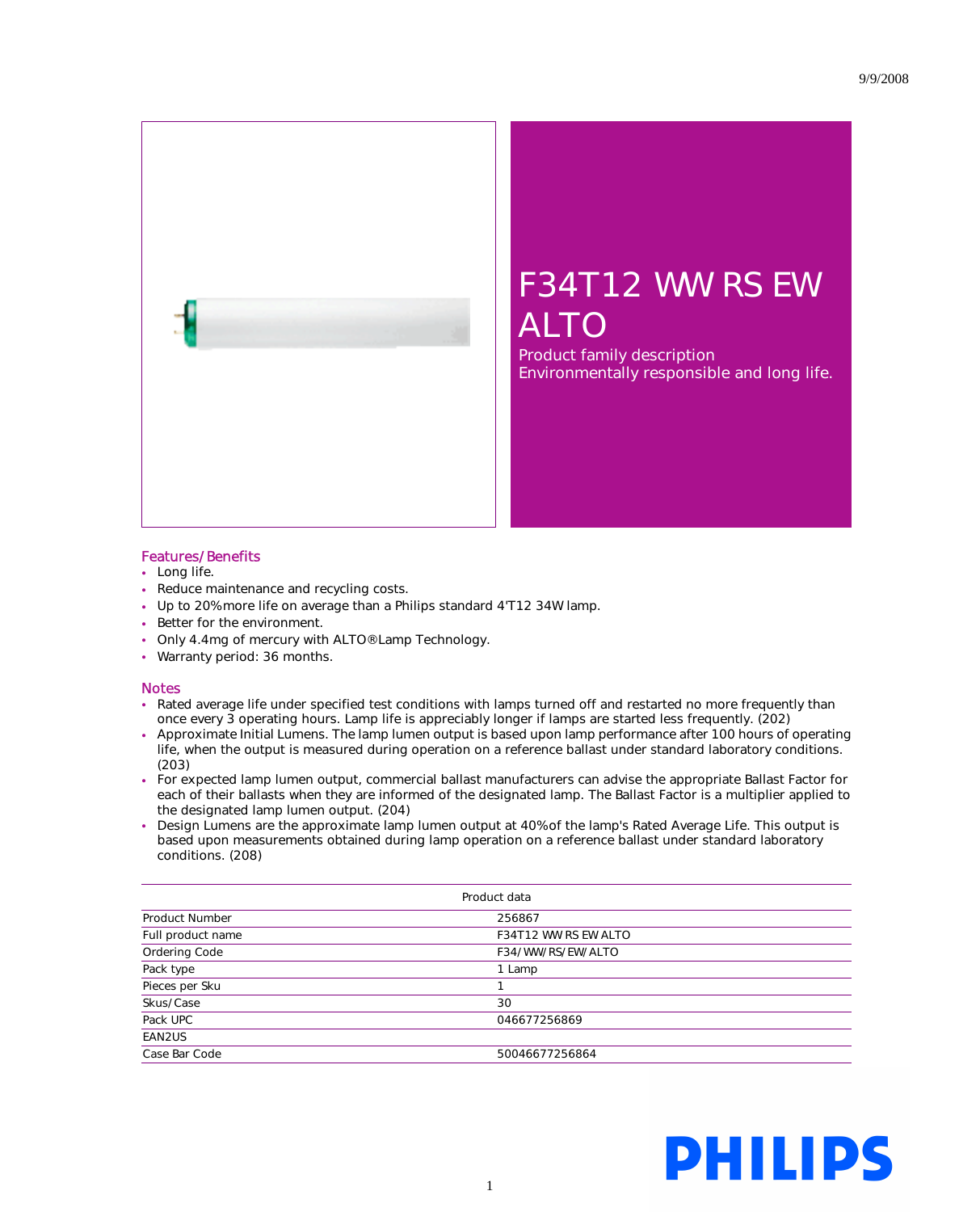| Product data                 |                                           |
|------------------------------|-------------------------------------------|
| Successor Product number     |                                           |
| <b>System Description</b>    | Rapid Start                               |
| Base                         | Medium Bi-Pin [Medium Bi-Pin Fluorescent] |
| <b>Base Information</b>      | <b>Green Base</b>                         |
| Bulb                         | T12                                       |
| Execution                    | Econ- o-watt                              |
| Packing Type                 | 1LP [1 Lamp]                              |
| Packing Configuration        | 30                                        |
| <b>Type</b>                  | F34T12                                    |
| Feature                      | <b>ALTO®</b>                              |
| Rated Avg. Life [3 hr Start] | 20000 hr                                  |
| Ordering Code                | F34/WW/RS/EW/ALTO                         |
| Pack UPC                     | 046677256869                              |
| Case Bar Code                | 50046677256864                            |
| <b>Energy Saving</b>         | <b>Energy Saving</b>                      |
| Watts                        | 34W                                       |
| Mercury (Hg) Content         | $4.4 \text{ mg}$                          |
| Color Code                   | 29                                        |
| Color Rendering Index        | 53 Ra8                                    |
| <b>Color Designation</b>     | Warm White                                |
| Color Temperature            | 3000 K                                    |
| <b>Initial Lumens</b>        | 2700 Lm                                   |
| Design Mean Lumens           | 2350 Lm                                   |
| Nominal Length [inch]        | 48                                        |
| <b>Product Number</b>        | 256867                                    |



F-T12-RS Med Bipin/GB



Base Medium Bi-Pin